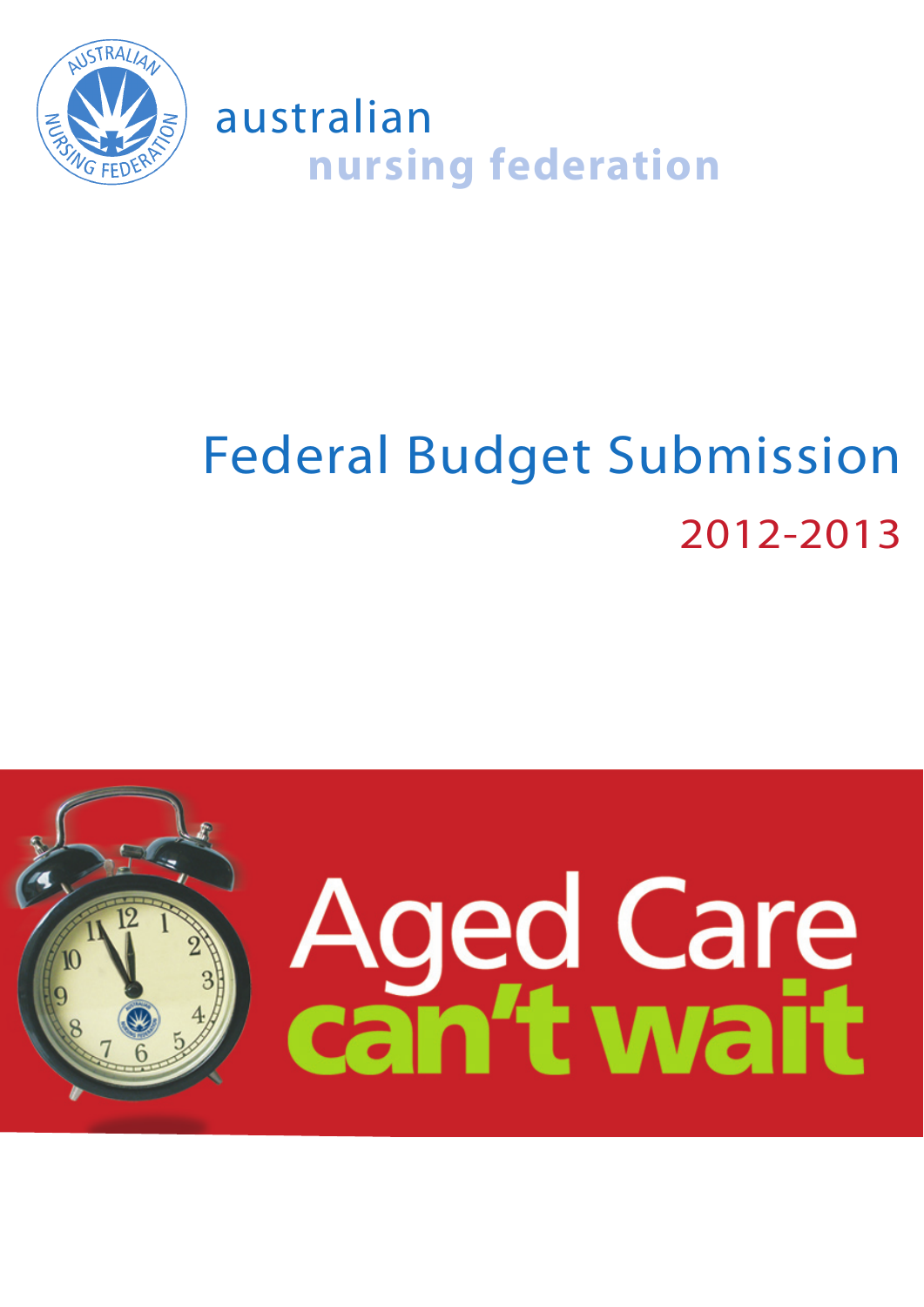## Background on the ANF

The Australian Nursing Federation (ANF) is the national union for nurses, midwives and assistants in nursing with Branches in each state and territory of Australia. The ANF is the largest professional nursing organisation in Australia. The ANF's core business is the industrial and professional representation of its members.

The ANF has over 214,000 members and they are employed in a wide range of enterprises in urban, rural and remote locations in the public, private and aged care sectors, including nursing homes, hospitals, health services, schools, universities, the armed forces, statutory authorities, local government, offshore territories and industries.

The ANF participates in the development of policy in nursing and midwifery, nursing and midwifery regulation, health, community services, veterans' affairs, education, training, occupational health and safety, industrial relations, immigration and law reform.

The ANFs budget funding proposal for Budget 2012 includes nursing and midwifery in primary healthcare, public health (in city and rural and remote settings) and the aged care industry.

The ANF has prepared a series of funding proposals considered essential to addressing long-term reform of the Australian health system.

Nurses, midwives and assistants in nursing are the backbone of service provision in health and aged care particularly given current government priorities: preventative health, ageing in place and quality of life for all Australians.

These recommendations are submitted for the consideration of federal government in the context of the federal budget. The ANF is available for further discussion if required.

Gomas

**Lee Thomas** 

Federal Secretary **Assistant Federal Secretary Assistant Federal Secretary**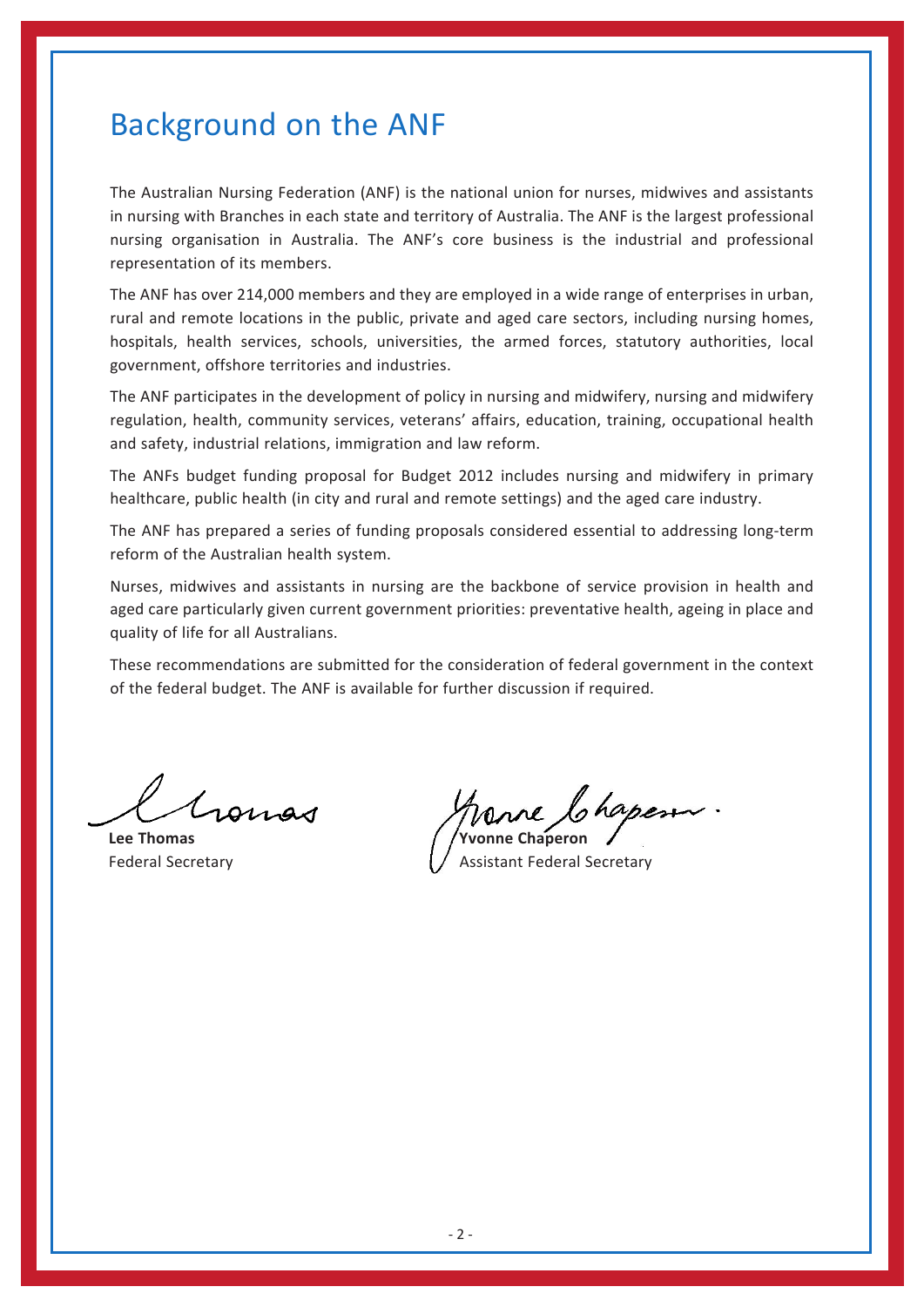# Aged Care

The ANF has for many years been lobbying for significant reform in the aged care sector and since 2009 have been campaigning formally with members through the national campaign, *Because We Care ‑ Quality Care for Older Australians*.



The campaign objectives include:

- • closing the wages gap in aged care for all care staff;
- introducing minimum mandated staffing levels and skills mix in residential care;
- establishing a transparent and accountable financing system; and
- • licensing of assistants in nursing.

In successive federal budget submissions ANF has consistently raised these campaign objectives in terms of budget outcomes with little impact.

In 2011 the federal government released the final report for the Productivity Commission - *Caring for Older Australian's inquiry*. The final report recommended the following:

#### **Workforce**

#### *Recommendation 14.1*

The Australian Aged Care Commission, when assessing and recommending scheduled care prices, should take into account the need to pay fair and competitive wages to nursing and other care staff delivering approved aged care services and the appropriate mix of skills and staffing levels for the delivery of these services.

### Chapter 14 - The Formal Aged Care Workforce

#### *Key points*

- • Aged care services are labour intensive, particularly direct care services. As such, access to a sufficient and appropriately trained labour supply is essential to ensure that quality and safe care can be delivered when and were required.
- The demand for aged care workers is expected to significantly increase over the next 40 years as a result of the increasing number of older Australians requiring care and support and a decline in the relative availability of informal carers.
- • The supply of workers is problematic, the formal aged care system currently faces difficulties in attracting and retaining workers. These difficulties are expected to intensify due to increasing competition for workers as the overall labour market tightens in response to population ageing.
- • A comprehensive aged care workforce strategy needs to be independently develop to identify and address ongoing and future workforce issues.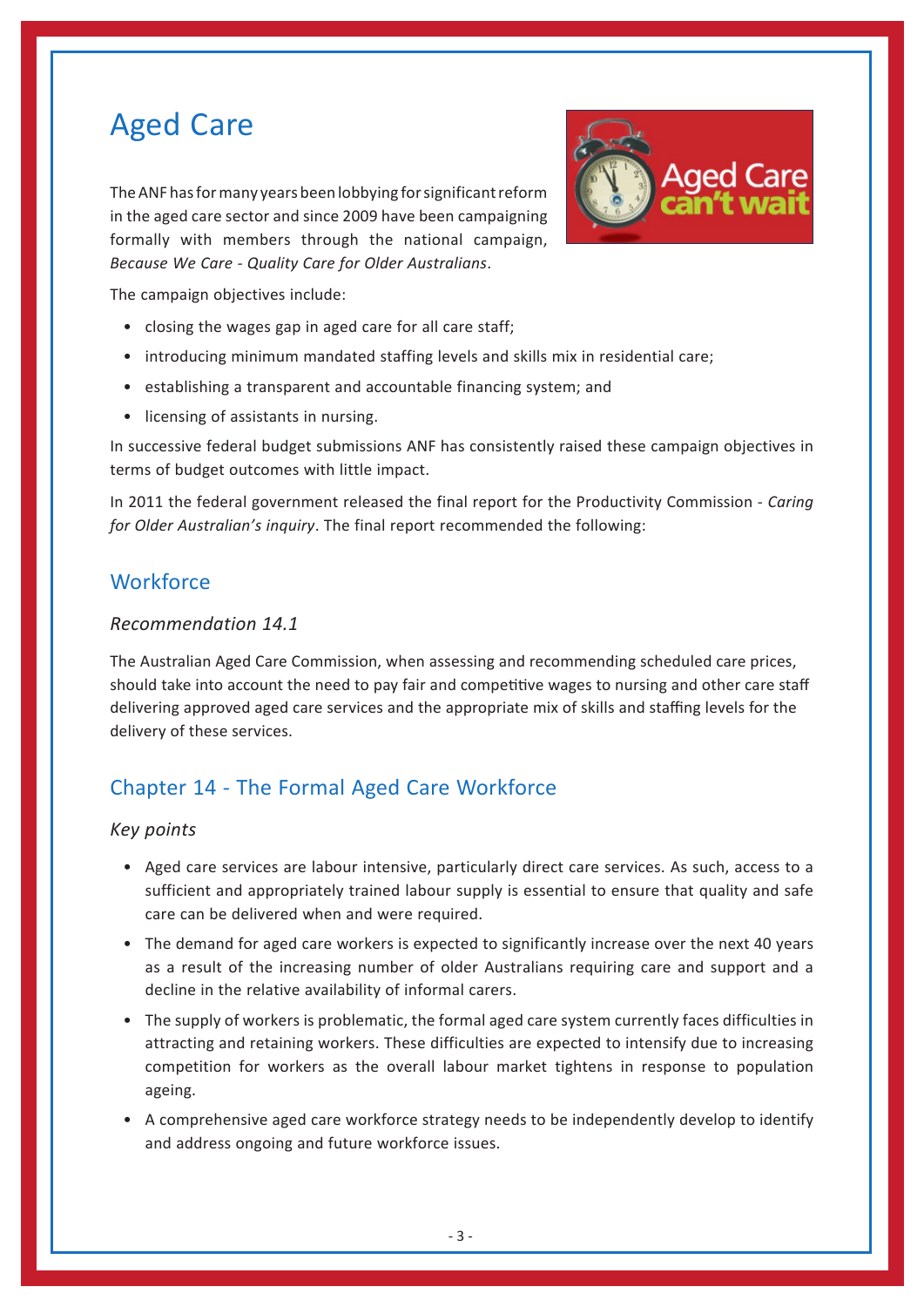- • Workforce strategies should include:
	- − paying fair and competitive wages, improving access to education and training, developing well articulated career paths and better management, extending scopes of practice, and reducing regulatory burdens.<sup>1</sup>

Registered nurses and allied health professionals will also be in grater demand. As is the case for personal care workers, the key to attracting and retaining these workers will also be to offer fair and competitive remuneration and satisfying working conditions. Competition from other employers, such as hospitals and specialised health services, will intensify as demand for these services also grows.2

#### *Remuneration*

The relatively low remuneration of aged care workers is consistently raised as a key issues in attracting and retaining workers. There are a number of factors that have kept wages relatively low, including:

- inadequate price setting and indexation of care subsidies
- • poor bargaining positions of a highly feminised, part time workforce which has had a limited success in raising wages significantly above the relevant industry awards.<sup>3</sup>

## To fix the staffing shortage, we need to close the wages gap.

- • To attract nurses to the aged care sector, we need to close the wages gap between aged care and hospitals. Nurses in the aged care sector are currently paid between \$168 and \$300 on average less per week than nurses in hospitals.
- • A shortage of staff increases pressure on existing staff, which leads to an increase in turnover and poor retention rates.
- • Closing the wages gap is key to improving recruitment and retention of nursing staff.

## Previous attempts by the aged care sector and government to close the wages gap haven't worked: in fact the wages gap has doubled over the last ten years.

- • Over the past decade, governments, employers and unions have attempted to close the wages gap between hospitals and aged care through enterprise bargaining and one-off injections of additional funding to providers.
- These efforts have been unsuccessful; in fact the wages gap has doubled from \$84 in 2002 to upward of \$168 per week on average today.
- • To close the wages gap, additional funding needs to be delivered transparently, must be enforceable and effective.

<sup>1</sup> Caring for Older Australians Productivity Commission Inquiry Report, Volume 2, No. 53, 28 June 2011, page 347. The Formal Aged Care Workforce.

<sup>&</sup>lt;sup>2</sup> Caring for Older Australians Productivity Commission Inquiry Report, Volume 2, No. 53, 28 June 2011, page 355. The Formal Aged Care Workforce.

<sup>3</sup> Caring for Older Australians Productivity Commission Inquiry Report, Volume 2, No. 53, 28 June 2011, page 359. The Formal Aged Care Workforce.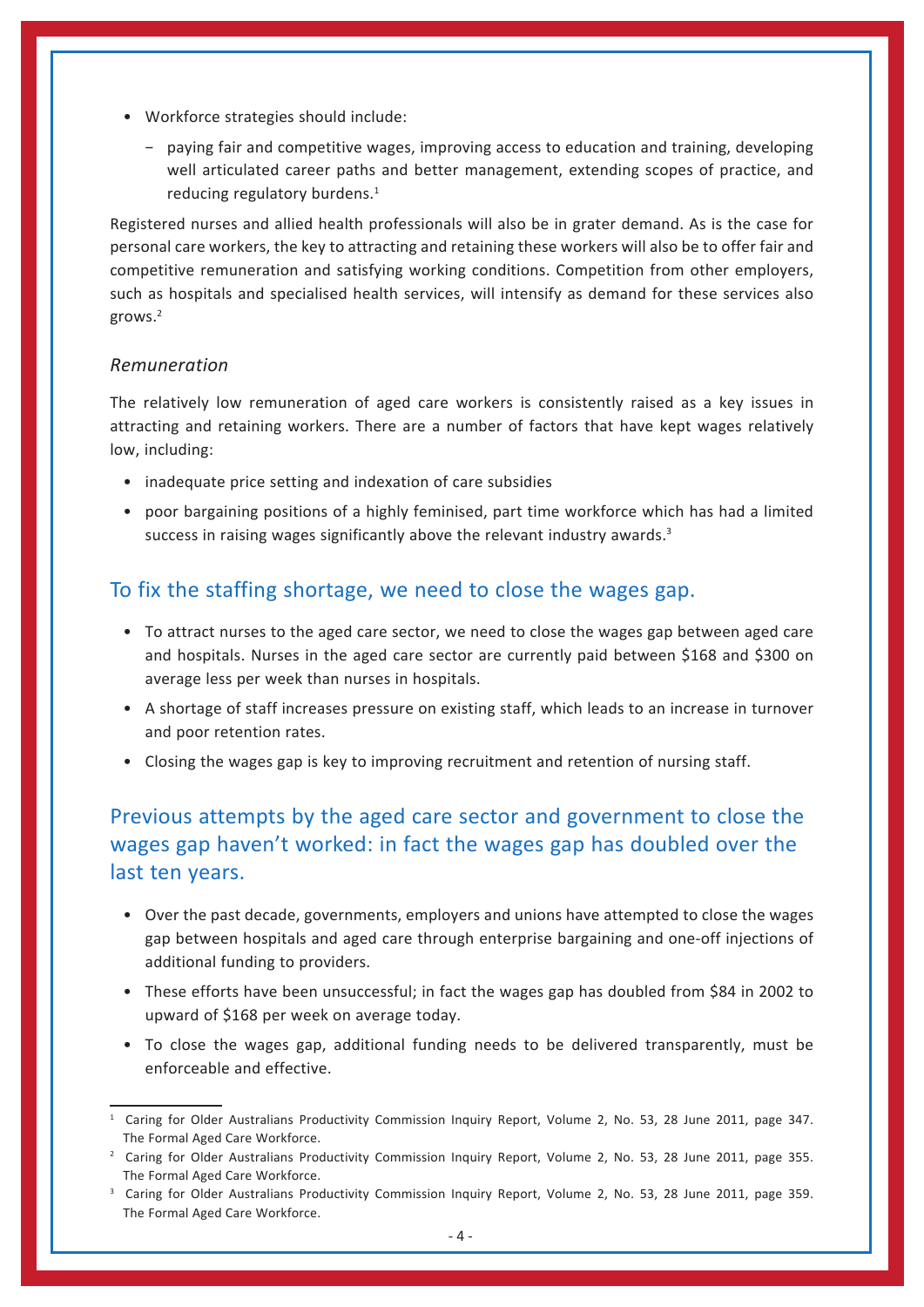## National Wage Disparity 2002-2011 between Public Sector Nurses and Aged Care Nurses



## Enterprise bargaining has reached its limit: additional funding is needed to deliver competitive wages to aged care.

- • Enterprise bargaining between aged care providers, unions and nursing and care staff dominates the sector. Currently, more than 80 per cent of aged care providers have an enterprise agreement in place with their nursing staff. While the award provides an important safety net, aged care providers have had to try and match public sector wages rates to attract staff. Significant gains have been made through bargaining; a nurse in aged care working under an enterprise agreement earns more than \$200 a week more on average than a nurse on the award.
- Bargaining has also delivered important workplace efficiencies and productivity gains.

## We can close the wages gap now through a National Framework agreement between government, aged care providers and nursing staff.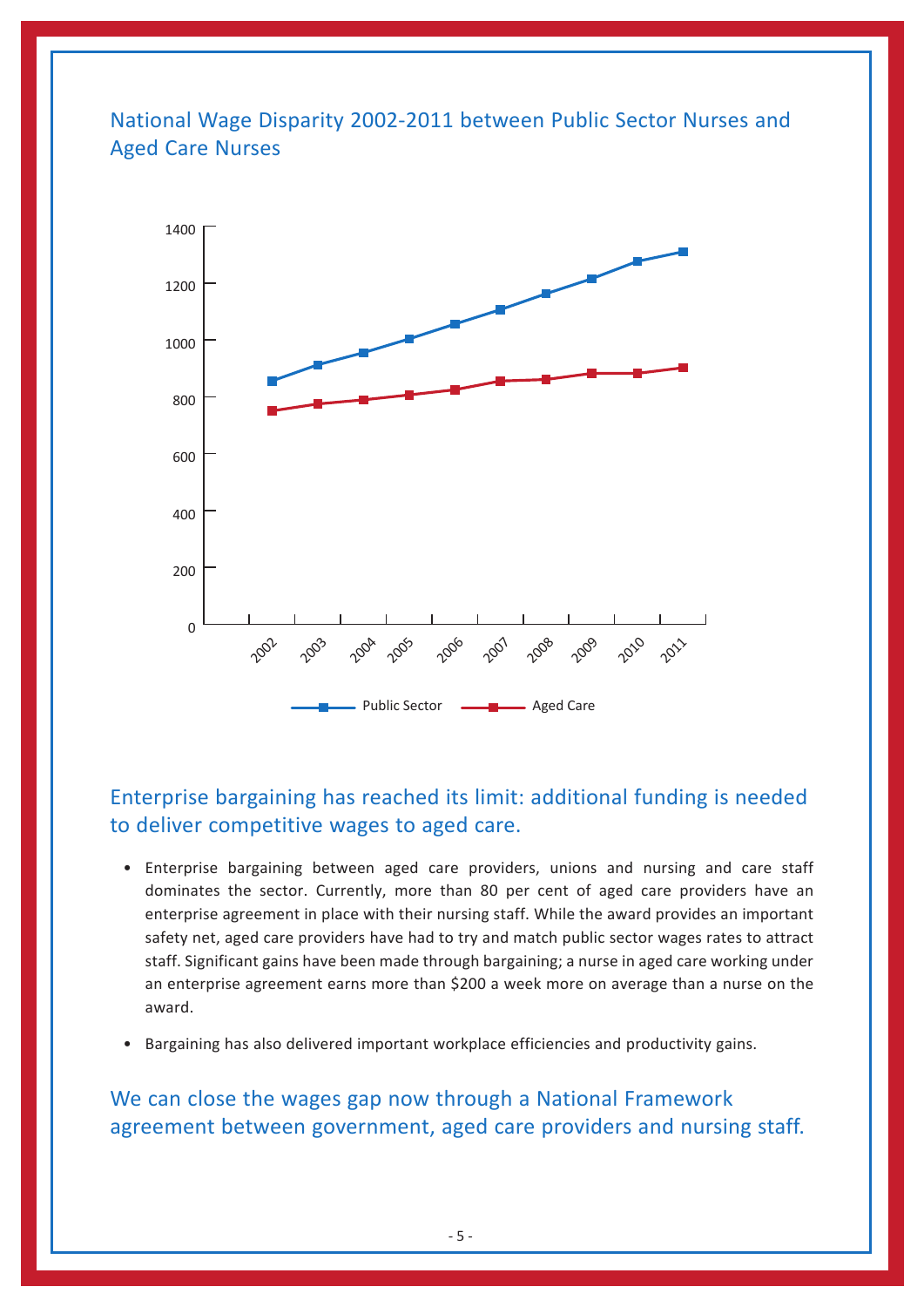## *Budget proposal*

#### *Why A National Framework Agreement Would Solve The Nursing Crisis In Aged Care*

- 1. A National Framework agreement providing additional funding to close the wages gap and implemented through enterprise bargaining is the best mechanism to deliver competitive wages in aged care. The National Framework agreement allows employers and employees to collectively bargain, with an agreement from the Federal Government to top up the wage differential in each state and territory.
- 2. This mechanism remedies the failures of the past, by making sure additional funding goes to wages and delivering competitive wages quickly and with minimal disruption.
- 3. This complements the Productivity Commission's proposed reforms, by providing a mechanism to deliver competitive wages and putting the aged care sector on firm foundations ahead of reform.
- 4. A national framework agreement allows the ANF to continue to bargaining with the aged care industry (currently we have agreements with over 80% of employers), and allow workplace flexibilities and productivity issues to be a central part of negotiations at the workplace, between management and employees.
- 5. Employers would be able to compete for nurses with the public sector, as the wage difference of up to \$300 per week would not be an issue for nurses when making a decision about working in the crucial aged care system. Nurses would no longer be financially disadvantaged by choosing a rewarding career in aged care nursing. Vulnerable older Australians will benefit from the increased number of qualified nurses who choose a career in aged care.

Closing the wages gap requires immediate action and the provision of additional tied funding; it also requires an efficient and effective mechanism to avoid repeating the mistakes of the past where additional funding was provided to the aged care industry to close the wages gap, but did not close the gap.

## We need the Australian Government to fix the shortage of nursing staff in aged care by closing the wages gap between aged and hospital care.

## *Budget cost*

- investment of \$494 million announced in the 2012 Federal Budget with funding to commence from 1 June 2013.
- From 1 June 2013 employers and the ANF undertaken collective bargaining agreements which include local workplace and productivity issues, and topped up with Government funding to the amount of the wages difference in each state and territory (the difference between the state or territory aged care award rates and the public hospital rates in that state or territory) is provided.
- The bargaining process would continue over the next four years (as such there would be a staggered approach to closing the wages gap) over the four-year budget estimates.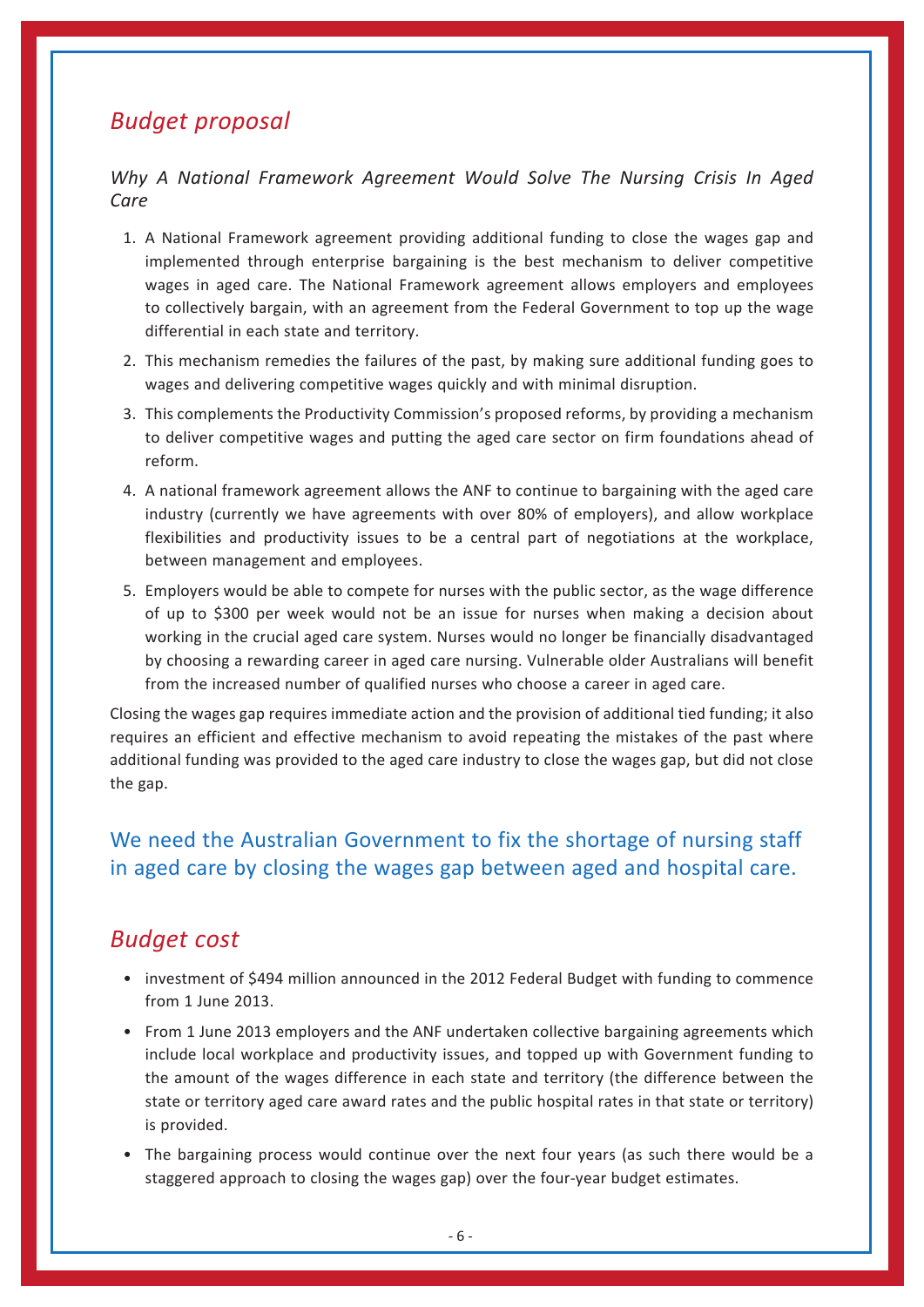- The ANF currently has collective agreements with over 80% of aged care employers. This process to close the wages gap with a commencement date of 1 June 2013 would allow for the hundreds of agreements to expire, and then be re-negotiated under the terms of the National Framework Agreement to close the wages gap.
- • Additional investment to maintain competitive wages would require additional funding of \$97.9 million per annum indexed commencing from 1 June 2014 (but staggered implementation as not all employers agreements expire on 1 June 2013).

## Falling Ratio of Nurses and Rising Ratio of Residents Classified High Care

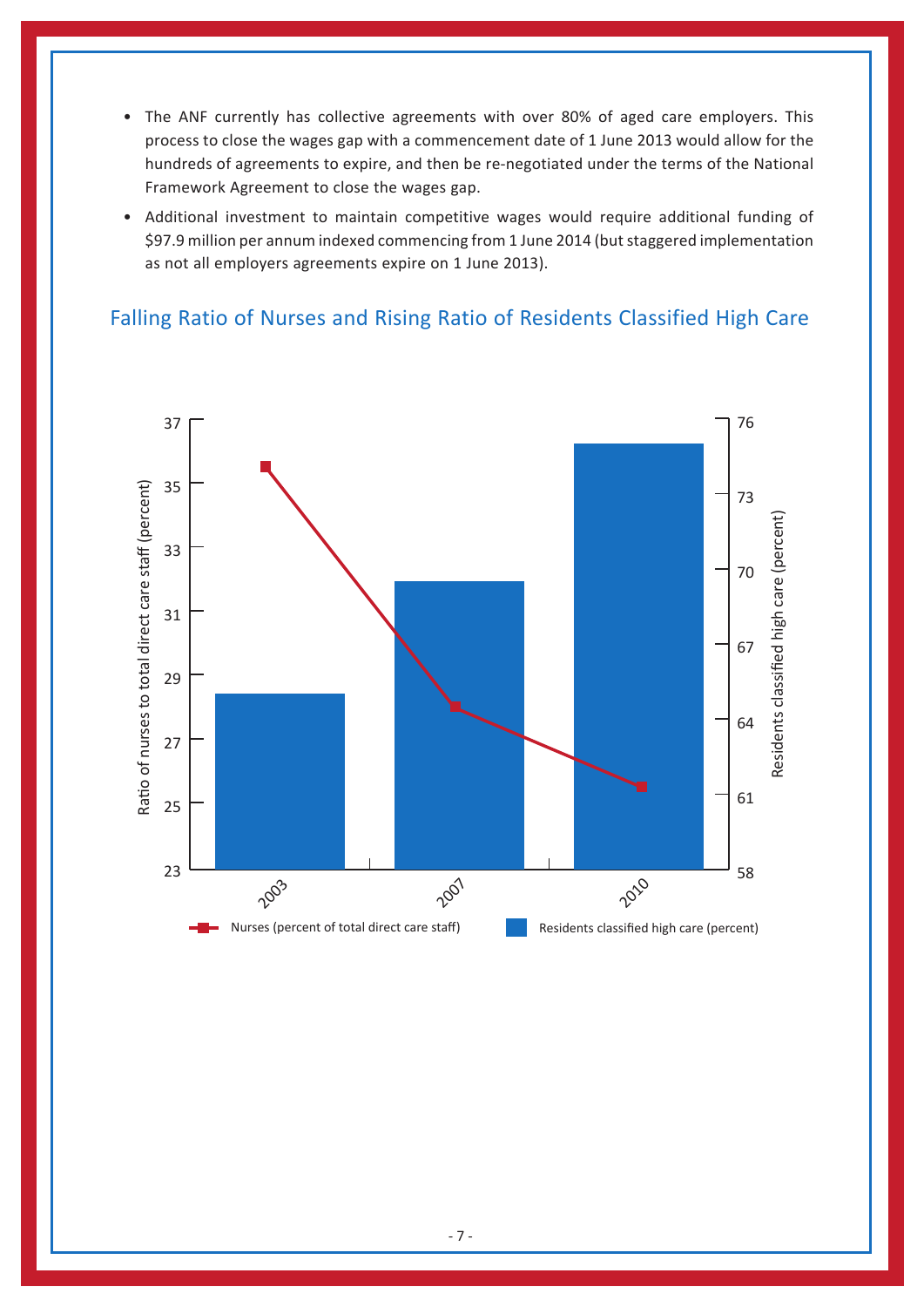# Clinical placements and graduate nurse programs

## *Budget proposal*

Fully funded clinical placements so every nursing student receives a fully supported clinical experience.

## *Principles*

Fully funded graduate nurse programs in every area of the health sector. Every nurse that graduates from university (and TAFE sector for enrolled nurses) should be afforded and guaranteed a full first year experience. This is a priority to ensure the next generation of nurses and midwives are retained in the sector after leaving university and TAFE.

Australia is currently experiencing a nursing shortage, yet nursing graduates cannot find full time employment due to state budget constraints (Queensland and NSW).

## *Budget cost*

\$15,000 per graduate.